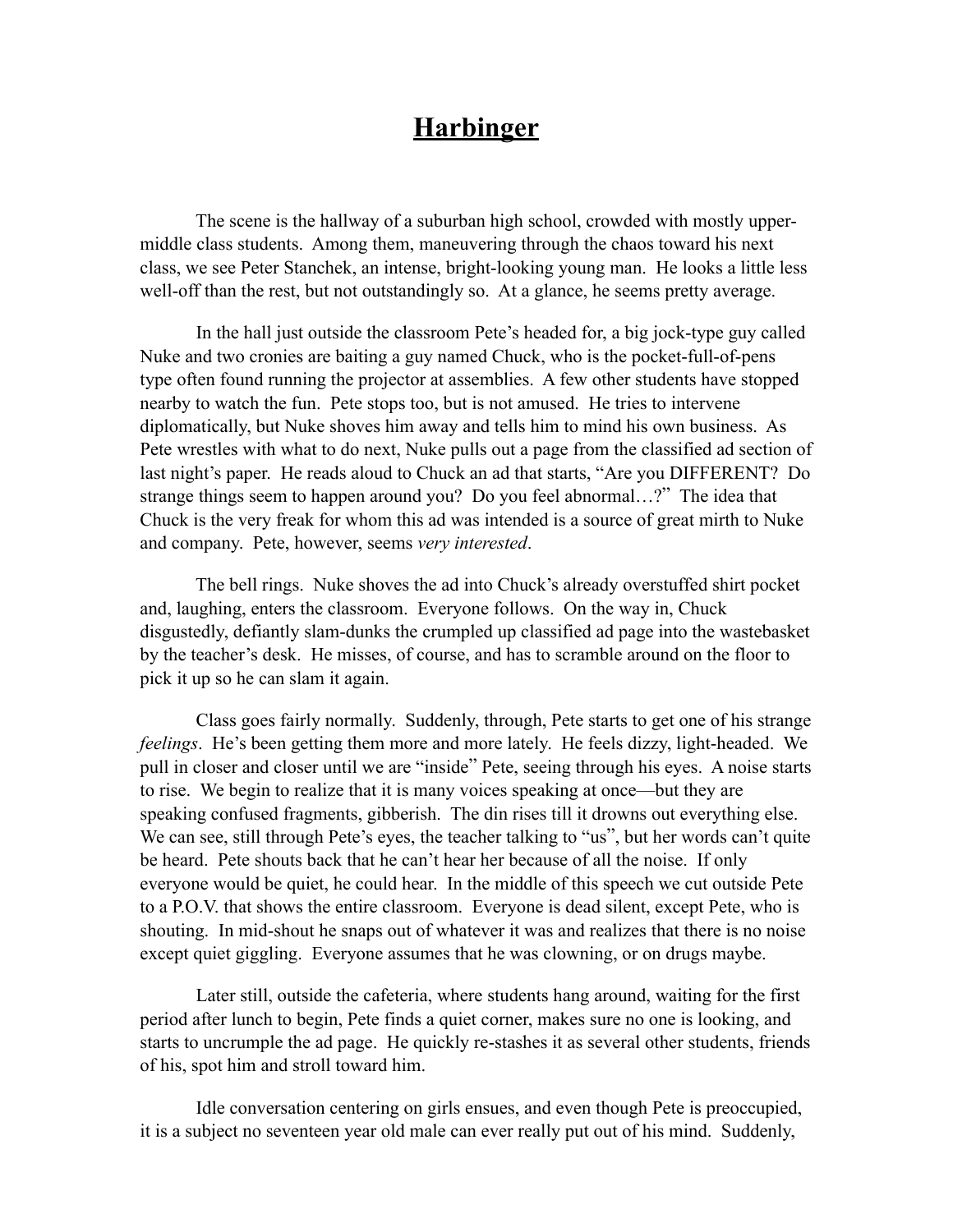the class cock-tease sashays into view, as if on cue. She stops to chat with a friend, very obviously aware of the attention she is getting from Pete and company, and loving it. Pete's friends whisper typical crude things to each other about her. Once again we move inside Pete, seeing through his eyes as he, like the others, stares at the girl. This time there is no noise. He can still hear—but he sees strange patterns of... light, or energy flowing around her. Suddenly the girl's dress flies up. Pulled by some force, it peels off over her head. We cut to outside Pete again, to see his friends staring at this spectacle in wide-eyed disbelief, and he himself in horror. The girl screams, which brings other students running. As throngs arrive, Pete slips away, shame, guilt and fear etched on his face. As he leaves, the dress flutters to the ground.

 Later, Pete walks home. He passes the nice homes near the school, eventually comes to a railroad crossing, and begins walking along the tracks. He comes to a huge *slag dump*—a literal mountain of the wastes from making steel, which look like volcanic rock and ash. Pete walks a short way up the mountain and sits on a huge lump of "red dog" slag. There, in this bizarre, hellish landscape, he finally pulls out the classified ad and finishes reading it. It is an offer from "The Harbinger Foundation," to help "outstanding" people. It gives an address and urges outstanding people to write. Pete rips a page out of his notebook and writes.

 Soon, Pete starts for home. Home is a small, old, pre-fab house in a development of pre-fabs built after World War II. It is the other side of the tracks, literally, in this otherwise upper-middle-class borough. Pete's house is run-down, sparsely and cheaply furnished, with throw rugs over bare linoleum floors. Not a pretty place. There are Pentecostal religious items in every room. Pete enters to find his father drunk and asleep on the couch, his usual situation when he isn't at work. His mother is in the bedroom, praying. There are bills spread out all over the bed in front of her. Pete enters the room where his mother kneels and takes an envelope from a box on her dresser. Standing at the dresser he addresses the envelope, puts his letter to the Harbinger Foundation inside, and puts a stamp from on the dresser on it. As he puts the letter in his pocket, Mom finishes praying and gets up. It is clear here, that her praying is so routine that Pete hardly notices anymore. This time she has been praying about the bills. They're desperate for money. Speaking of which, Pete is late for work.

 While Pete wolfs down a peanut butter and jelly sandwich, his dinner, Dad wakes up and begins the latest in, obviously, a long series of screaming arguments with Mom about money. Pete leaves while they're still at it.

 Later, Pete is strapping on his apron at the Baskin-Robbins store where he works. The manager is lecturing him about being late. One more time, he says, and that's it. He gives Pete his paycheck, and leaves for the night.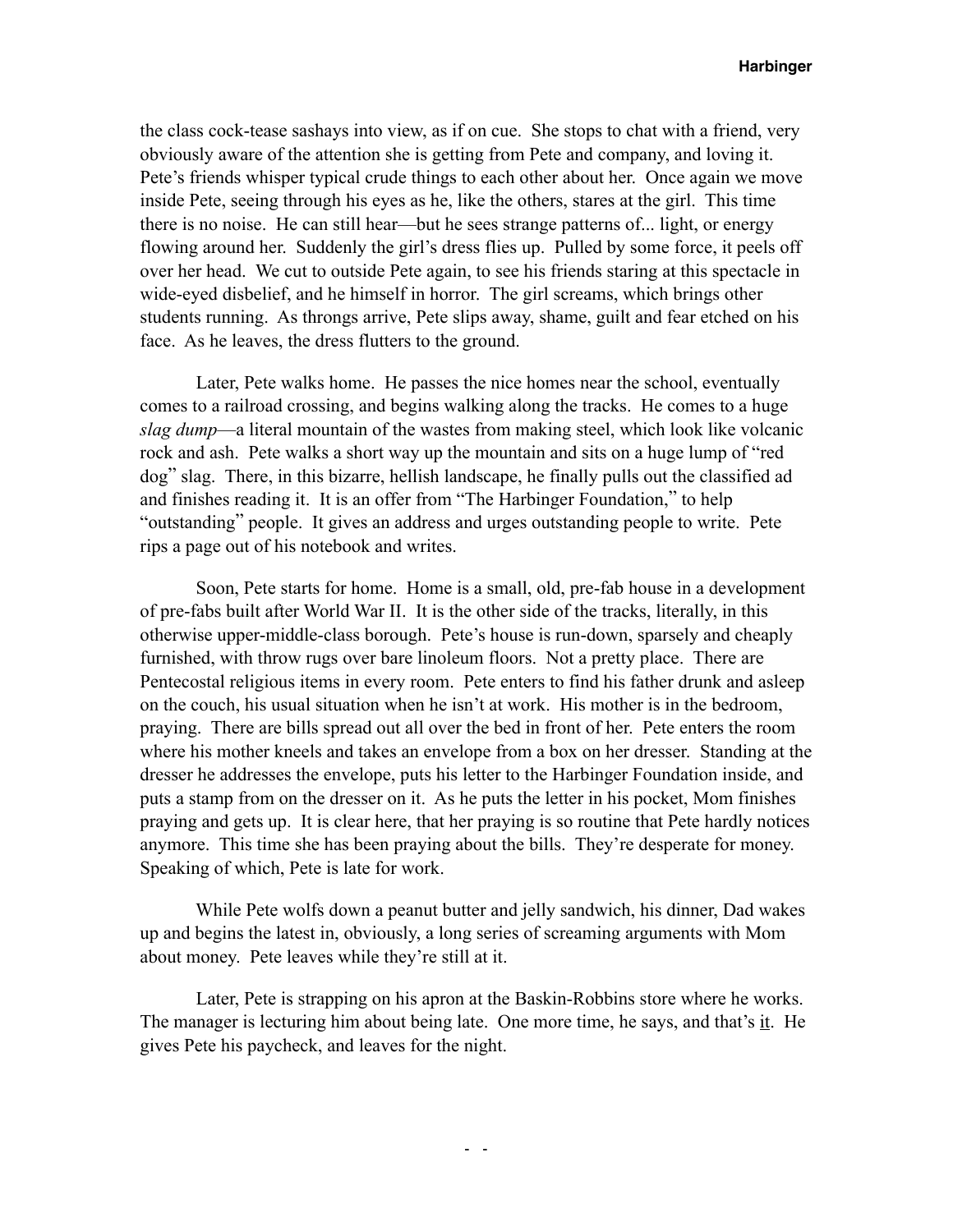Later, business is slow, and Pete is alone in the store. He feels lousy. He should read his American History assignment while he's got the chance, but he just doesn't feel like it.

 Mr. Gilbert enters. He is the Pastor of the church Pete's mother attends. He is not a holy roller or Bible thumper, a fact that leaves Pete's mother rather dissatisfied with him. He's a regular guy. He lives what others yammer about.

 Mr. Gilbert and Pete chat as Mr. Gilbert eats a sundae (of course). They don't discuss any of Pete's problems, but something about Mr. Gilbert's manner is helpful and reassuring. He's the kind of guy who can talk about how the local sports teams are doing and walk away leaving you feeling like you're okay, you're going to be just fine, and people care about you.

 Eventually, it's time to close. Pete locks up and Mr. Gilbert drives him home. On the way they stop so Pete can drop his letter in a mailbox.

 As they arrive, Pete's father is leaving for work. He's on the graveyard shift at the mill. He's obviously not quite sober. Pete lets slip a somewhat bitter remark about his father being a no-good drunk. Mr. Gilbert's reply is something nice about Pete's father. He thinks he's a better man than Pete knows.

 Next morning, Pete's mother wakes him up. As he's eating cereal, she asks for his paycheck. He gives it over, willingly, and yet he knows it won't do any good. Mom has got to rush it to the bank to cover checks she's been kiting all week. God tells Mom how to spend money, and He tells her to spend it on the damndest things. Though they barely have enough to eat and are deep in debt, she gives money to all sorts of charities, many of questionable legitimacy. God also occasionally tells her to buy all new towels, or a religious knickknack. Pete is still naive enough to think that more money is the answer to the family's financial troubles. Mostly. He is starting to resent his mother a little, though —but he feels guilty about doing so.

 Later, in gym class, Nuke is hazing Chuck again. Chuck is humiliated. Pete can't stand it. Once again, though he's tentative about intervening, Pete stands up for Chuck.

 Nuke isn't tentative about being a bully, though. At the first sign of resistance from Pete, he quickly changes targets from the easy mark, Chuck, to the much more satisfying target, the low-life Pollack, Pete. An experienced bully, Nuke quickly escalates the confrontation into a see-you-after-school-in-the-parking-lot date.

Pete feels sick. He doesn't need this. He has enough trouble. But he's trapped.

 After school, Pete walks quickly through the parking lot hoping that Nuke forgot, or got detention. But, no, Nuke is there, with an entourage.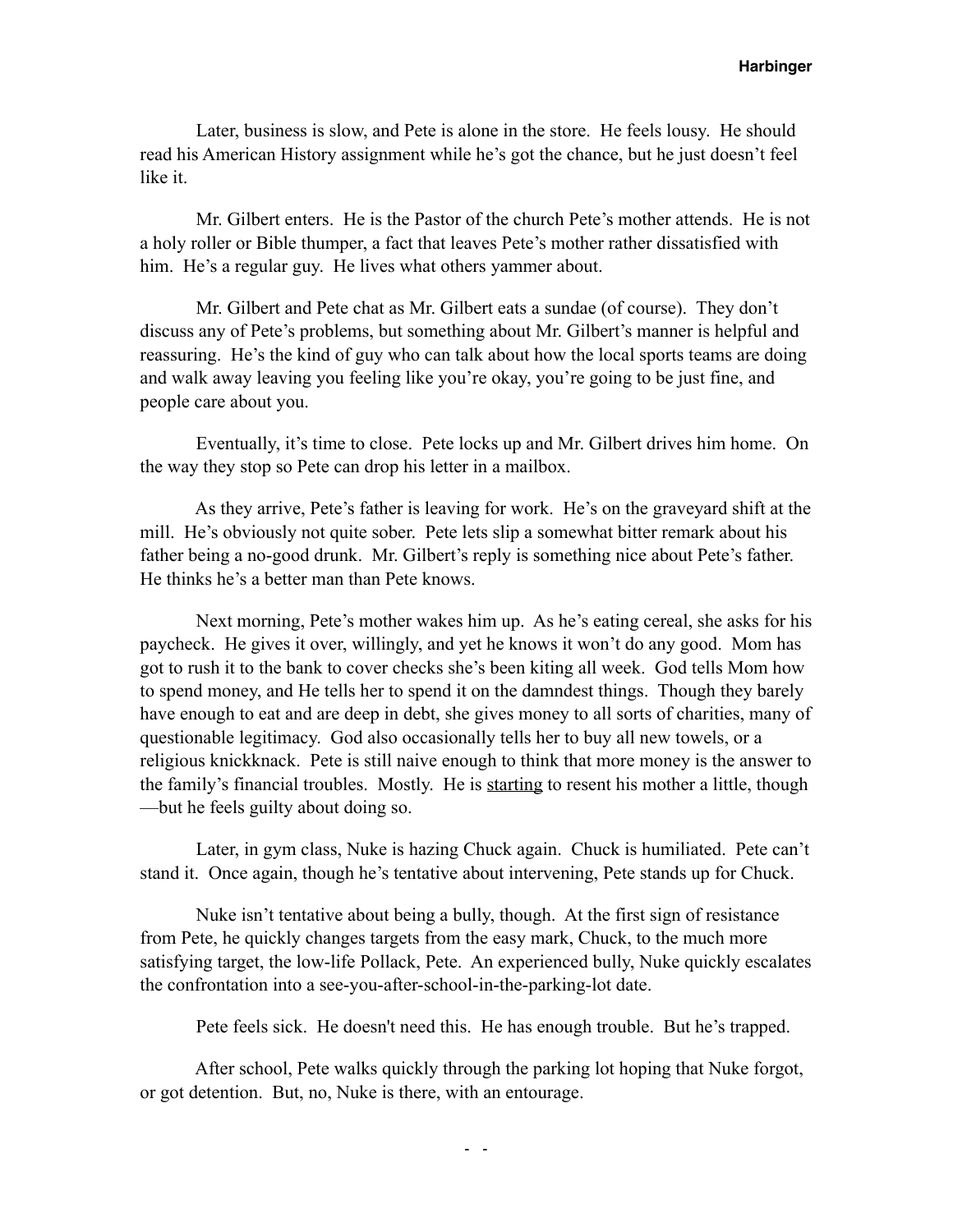Nuke strides up to face off. Pete tries to talk his way out of this without losing too much face. He says he doesn't want to fight, he's got to go to work, etc. Nuke isn't buying it. He jumps on Pete and the uneven fight begins, Nuke's entourage cheering for blood. After only a few painful (for Pete) seconds, the fight is interrupted. Nuke's girlfriend, a beautiful head-cheerleader type named Elaine arrives, screaming at Nuke to stop it. She doesn't like this thuggish stuff. Nuke argues that Pete asked for it. Elaine calls Nuke a jerk and storms away. Nuke forgets Pete and runs after her. As Pete is getting up, he sees Nuke grabbing Elaine from behind, trying to stop her. Elaine elbows Nuke sharply in the ribs, breaking away, and leaving him gasping. Pete restrains a chuckle and wastes no time getting out of there.

 Soon, Pete has reached the railroad crossing and has started down the tracks. Suddenly, Nuke's sports car roars up, followed by another car. They pull over, and Nuke and five cronies begin pursuing Pete down the tracks on foot. Nuke is shrieking that it's Pete's fault that Elaine is dumping him.

 Pete runs as far as the slag dump. Realizing that they'll catch him before he can make it home, he runs into the convoluted foothills of the slag mountain, hoping to lose them.

 Unsure of which way Pete went, Nuke and company split up. Three go one way, two go another, and Nuke goes by himself.

 Pete evades the two groups, but comes around a massive slag cliff base to find himself face to face with Nuke. He backs off as Nuke stalks towards him. We go inside Pete again and see Nuke and the cliff. Energy patterns flow around them, as before with the class flirt.

 Nuke charges toward Pete. Suddenly, the lines of force seem to be tearing at the cliff! And suddenly a huge wall of slag tumbles down on Nuke.

 Pete can't believe his eyes. Nuke is buried under tons of rock. Pete panics. He's got to get him out. He'll die. Pete sure doesn't like him much, but he doesn't want to murder him Pete starts frantically digging by hand. It is useless—but then, the slag boulders begin to rise and roll off seemingly on their own. Pete realizes, really for the first time, that it is *he* who is doing these things—not ghosts, or God, or some genie. Him. And for the first time, he is *making* it happen. Willing it.

It frightens him.

 When Nuke is mostly uncovered, Pete hears Nuke's cronies approaching and stops digging.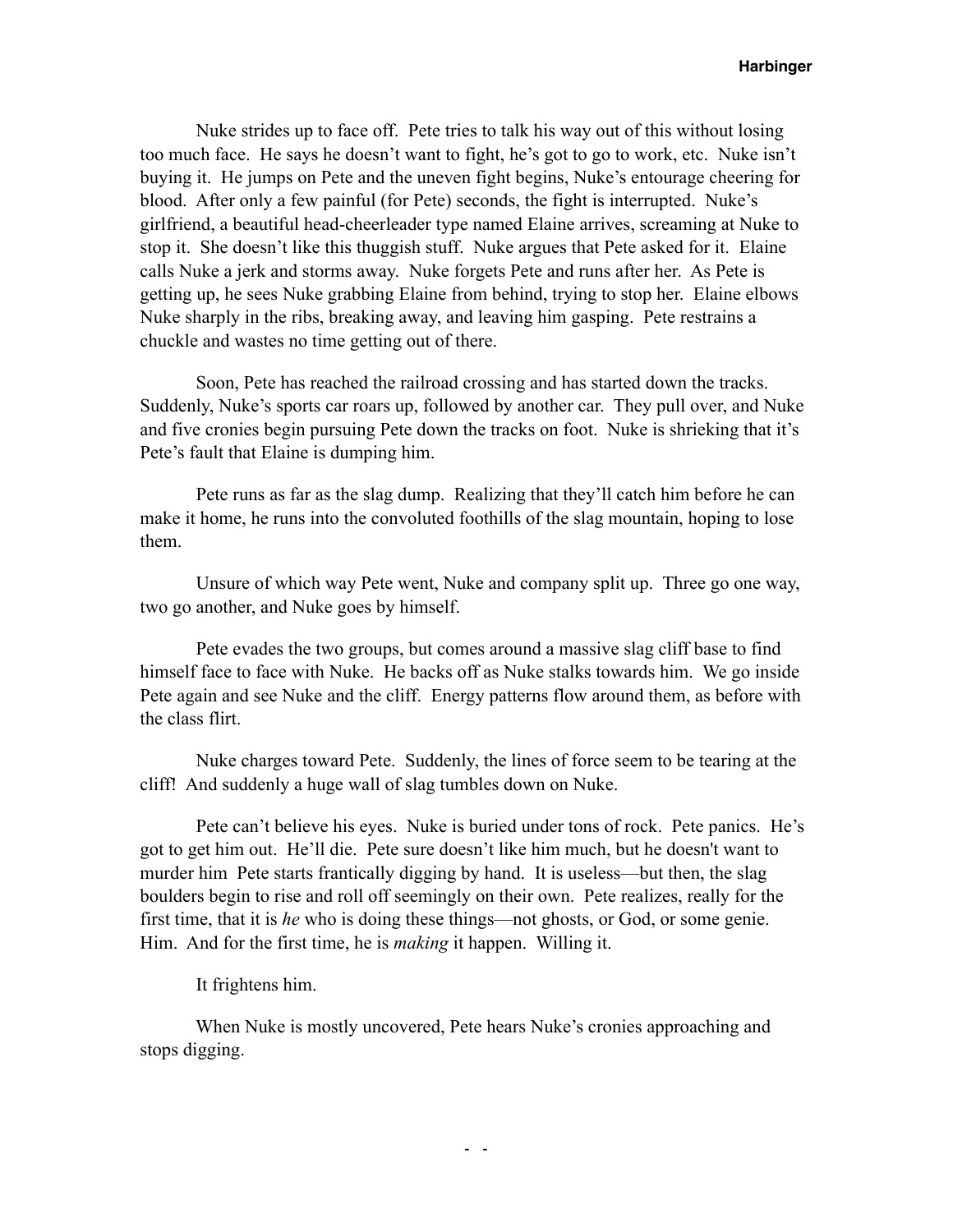Pete can see that Nuke is alive, though injured. He splits just before Nuke's thug friends arrive. They assume that Pete waited in ambush on top of the cliff and manually started an avalanche on top of Nuke. They finish digging him out and go for help.

 At home Pete finds his mother crying. The Baskin-Robbins store manager just called to tell her Pete's fired for being late again. Without that money, she says, she doesn't know what she'll do.

 Pete's father, drunk again, adds to Pete's guilt and pain with a few comments about Pete's mother spoiling him. He's been babied. He's a wimp. It's *her* fault he's irresponsible. Her and her goddamned "God will provide" nonsense—it's no wonder Pete won't work.

Pete goes to his room, depressed and upset. Lying on his bed he agonizes. Cries.

And then he starts to get angry.

He sits up and looks around the room.

 In one corner there is an old baseball bat. Pete concentrates and manages to levitate it. It wobbles unsteadily in the air—Pete is new at this, after all—but he controls it. He makes it float toward him. Then, as it hovers in front of him, he makes the field of energy holding it *contract*, crushing the bat into splinters. We get the idea that he's through being pushed around. The scene has a Scarlet O'Hara I'll-never-be-hungry-again feel about it.

 The next day, at school, word has gotten around about Pete's altercation with Nuke—and the word is that Pete, in cowardly fashion, pushed some boulders down on top of Nuke from ambush. Nuke's legs and one arm are broken. He'll miss months of school, and of course the whole football season. His absence may cost the school the conference championship. Pete is suddenly the most hated student in school. All day he gets the cold shoulder from everyone. Even his friends avoid him. Pete doesn't care. He's got a chip the size of Gibraltar on his shoulder.

 A "committee" of four teammates of Nuke's confront Pete in a lonely stairwell between classes. One takes a swing at Pete—but using his power, Pete makes the punch miss badly. Then he swings, augmenting the force of the blow with his power, sending the jock flying. Another attacker tries to grab Pete, but using what the "committee" can only assume is judo, but what we know is the power, Pete sends him crashing into the others. Pete strides away, on a triumphant high, leaving his attackers wondering how a little guy can be so tough.

 After school, Pete runs into Elaine. He thanks her for trying to stop the fight yesterday. She glares at him hatefully, saying she wishes she hadn't. She thinks he's a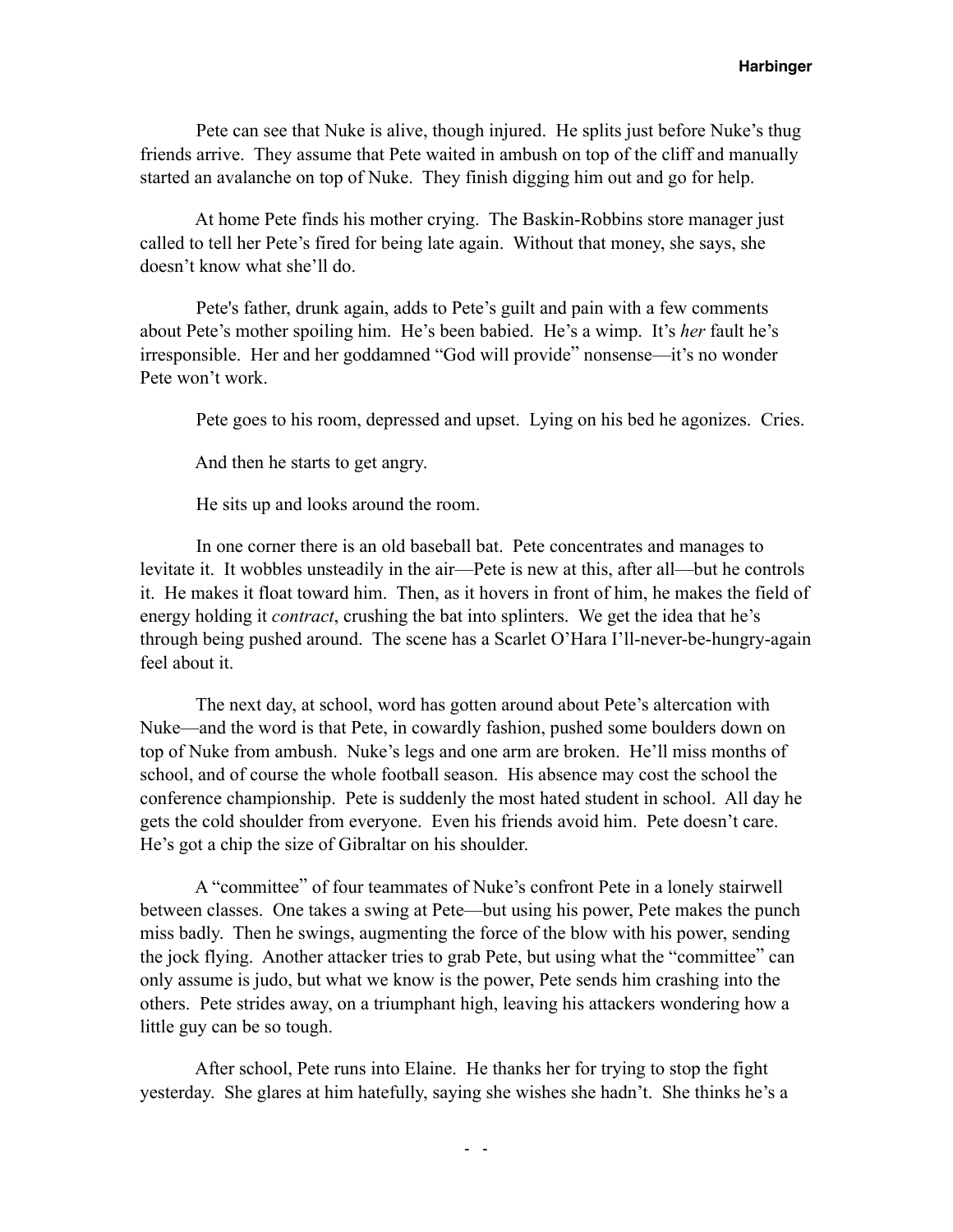cowardly little worm for what he did to Nuke. As she's verbally savaging Pete, we go inside him again, seeing her though his eyes. As in the classroom yesterday, Pete—and we, too—begin to "hear" her thoughts more than her spoken words. Because thoughts by nature are chaotic—a hopeless jumble of verbal fragments, images and Babelchatter, Pete doesn't understand most of what he perceives—but one general drift is clear: She hates Pete beyond description. The injustice of all this makes Pete angry.

Elaine turns and storms off, leaving Pete frustrated and fuming.

 Suddenly, Elaine stops in her tracks. She turns slowly to face Pete again, her expression softened. She *apologizes*. She says she was wrong about him, and realizes that it was all Nuke's fault. As she slowly walks away, looking a bit disoriented, Pete realizes that he was *thinking* those very words. Somehow he forced her to think that, too. A disturbingly pleased grin spreads across his face. He calls to Elaine to wait a minute. He catches up to her, asks her to go to a dance next week, and using this new trick he's found, forces her to say yes.

 Pete finds that he can "influence" people to do, say, or think pretty much whatever he wants. People tend to assume that the thoughts or impulses he plants in their minds are their own thoughts or impulses, of course. Pete starts to get very good at this.

 During the days that follow, Pete surreptitiously uses and abuses his newfound abilities. He cheats in school. He "eavesdrops" on people's minds, and even though he can only get general impressions of what they think, he exploits the information gleaned to his advantage. He forces the Baskin-Robbins manager to rehire him at a much higher rate, and to give him a bonus. He finds other questionable ways of acquiring money. He plans to gather quite a bit and pay off all his family's bills.

 During this time, his parents notice that something has changed with Pete. He seems... colder. From what they say to him and each other, we start to realize that they aren't quite the terrible, wretched excuses for human beings they, at first, seemed to be. Despite her naive, childlike, childish religious fixation, Pete's mother is really a good person. She really means well, and honestly thinks she is doing the right thing. Pete's father drinks heavily, but has never missed a day of work. He takes his responsibility to his wife and child very seriously. He isn't the kind of man who can easily show his emotions, but he cares deeply for them. Doing his best to support his family is the only way he can express that. Both parents are fundamentally very strong, very honorable people. They are very worried that Pete is going bad somehow.

 Reverend Gilbert is worried about Pete, too, during this time. There's a new... *arrogance* in Pete's manner that scares him.

 Also, during this time, we see that someone—a figure who sticks to shadows and corners, staying out of sight—is *watching* Pete. He also asks a lot of questions around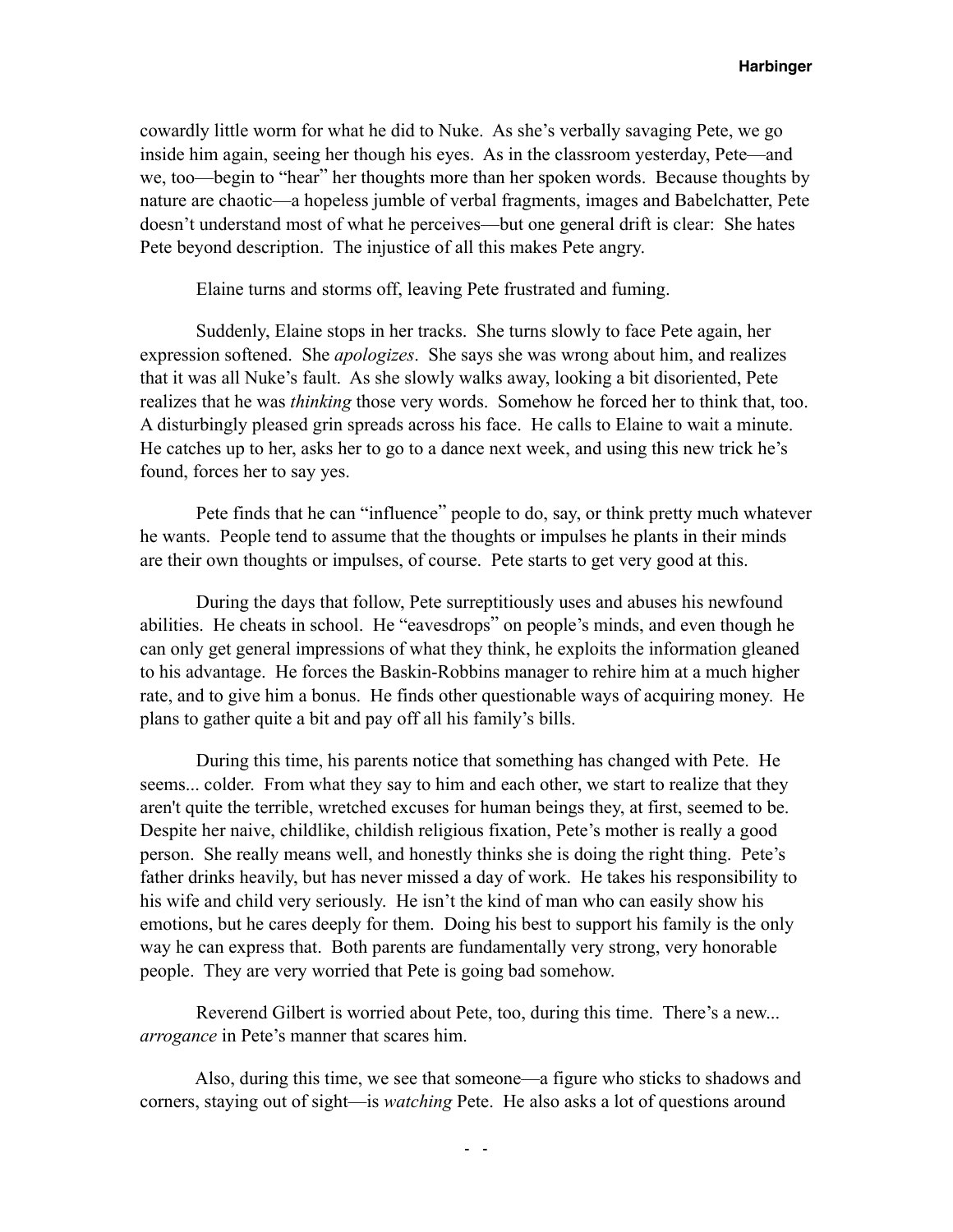the school, and listens eagerly to tales of "ghosts" ripping of girls' dresses, and other weird occurrences.

 Pete's family financial situation steadily worsens. The car, an old junker, breaks down, and there no money to fix it. Pete's father has to take a streetcar and walk several miles to get to work. It seems unavoidable that they will lose the house.

 Pete's mother is crying and praying as he leaves for school, and Pete resolves to give his mother the money he has accumulated so far. He plans to present her with it that evening. Though it's not enough to sweep away all their debts, it'll help, and the need is immediate and desperate.

 At lunch, Elaine sits with Pete. She's very affectionate. She notices that he's preoccupied, and asks why. He explains a little about his family's money problems, and tells her that he's accumulated some cash which he plans to give his mother after school. Seeing her crying, though, that morning, he wonders if he should have waited until now. He feels guilty knowing she'll be crying all day. Elaine comforts him, tells Pete she loves him. That makes Pete feel guilty, too, since she didn't have a lot of choice in the matter.

 After school, Pete hurries home. His mother greets him at the door, but instead of being upset, she is overjoyed. A man came by today, she explains, and said the Pete had been chosen as an "outstanding" youth. Pete is invited to take part in a special research program—and they'll *pay* him to do so! The man left a check for \$1000, the first month's payment!

 Dumbfounded Pete examines the check. It is from the *Harbinger Foundation*. A letter with the check implies that the Foundation is government-affiliated. That, of course, to blue-collar people connotes *good* things—legitimacy, importance, trustworthiness.

 Pete feels sick. The way he's been exploiting his power, the *last* thing he wants is for anyone to know about it. He tells his mother that they can't accept this check. That he wrote to these people as a joke. It's all a misunderstanding.

 His mother is appalled. This money is a miracle from God. Pete *can't* refuse it. Besides, *she* believes her son is truly outstanding (having no idea what Pete or the Foundation *really* mean by that).

 Pete *tears the check up* angrily. If it's money she wants—well, he can handle that. He rushes to his room, retrieves the sixteen hundred dollars he's saved from its hiding place, and shoves it into his mother's hands. There, he says.

 Mom is stunned. She asks where it came from. In the heat of the moment Pete says sarcastically, "it was a miracle from God." Mom wants to believe that Pete came by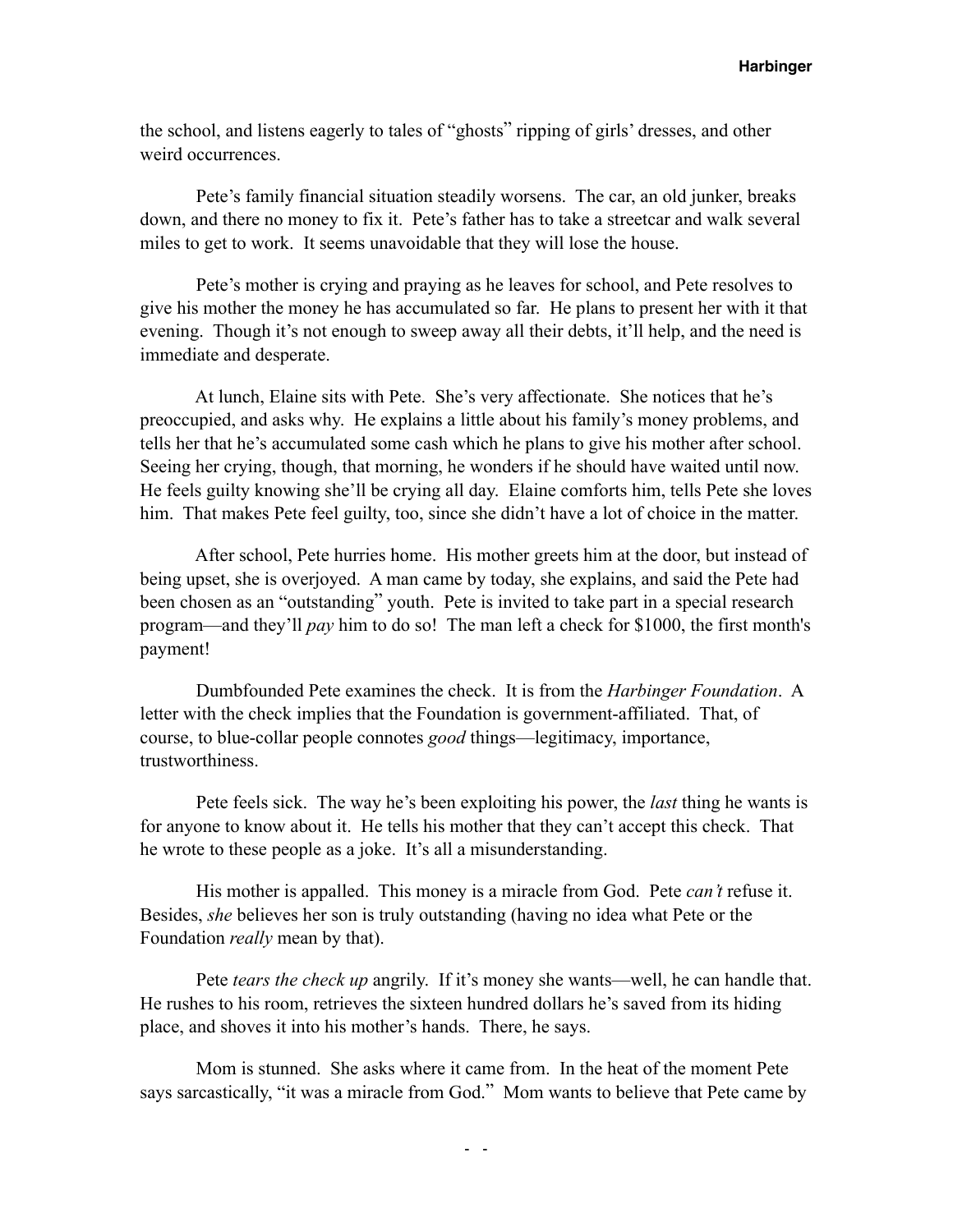this money honestly, or even miraculously, but here, at last, is something that strains even her credulity.

 Pete's father has been sitting quietly through most of this. He isn't as drunk as usual. He also isn't gullible enough to believe that a seventeen year-old came by sixteen hundred dollars legitimately. He demands a real explanation—angrily, yes, but we can see that real, deep concern for his son underlies his rage.

 The confrontation gets ugly. Pete's father raises his hand to hit Pete. Pete, acting almost on instinct, stops him with a mental command. He puts Dad to sleep. Mother doesn't understand what's going on, but is horrified. He puts her out too.

 Full of rage and pent up frustration from years of the pressure of his family's ills, Pete pushes into his parents' minds—to *fix* them.

 First, he probes into his father's mind. He intends to straighten him out, cure his alcoholism, make him into the father Pete always wanted.

But to his surprise, his father's mind is not the twisted, dark morass he expected.

 He sees, in swirling images, that his father is a brave man, a strong man—a war hero in fact. Yes, life has beaten him down, but he is a far better man than Pete would have believed. Stunned, Pete pulls out. He is almost afraid to look into his mother's mind, afraid to find out that it is true that God does talk to her. He cautiously looks into her mind, he sees a simple, beautiful landscape of thoughts. She is a beautiful person, and her thoughts are suffused by a gentle light. God? Pete doesn't know. But suddenly he understands why his father loves her.

 Pete withdraws. One overwhelming thing stood out with both parents. They love him very much. He feels very unworthy. In fact, he feels terrible. He feels lower than the lowest—violating his parents' minds! How dare he presume to "fix" them. He could find nothing wrong or dark or evil in them. In *himself* however... he feels like he is the vilest thing on Earth.

 Pete leaves. His parents will wake up in a while, unharmed. And probably won't remember much of the argument—nor anything of his intrusion. He will, though.

 Much later, Pete turns up at Elaine's home, a posh, rich-people house. Her parents are out for the evening.

 Pete and Elaine sit in the basement game room. Pete is miserable, but of course, can't really explain the whole thing to Elaine. He tells her only that he had a blowout with his parents. She tries to comfort him, but he's inconsolable. And he's starting to feel bitter.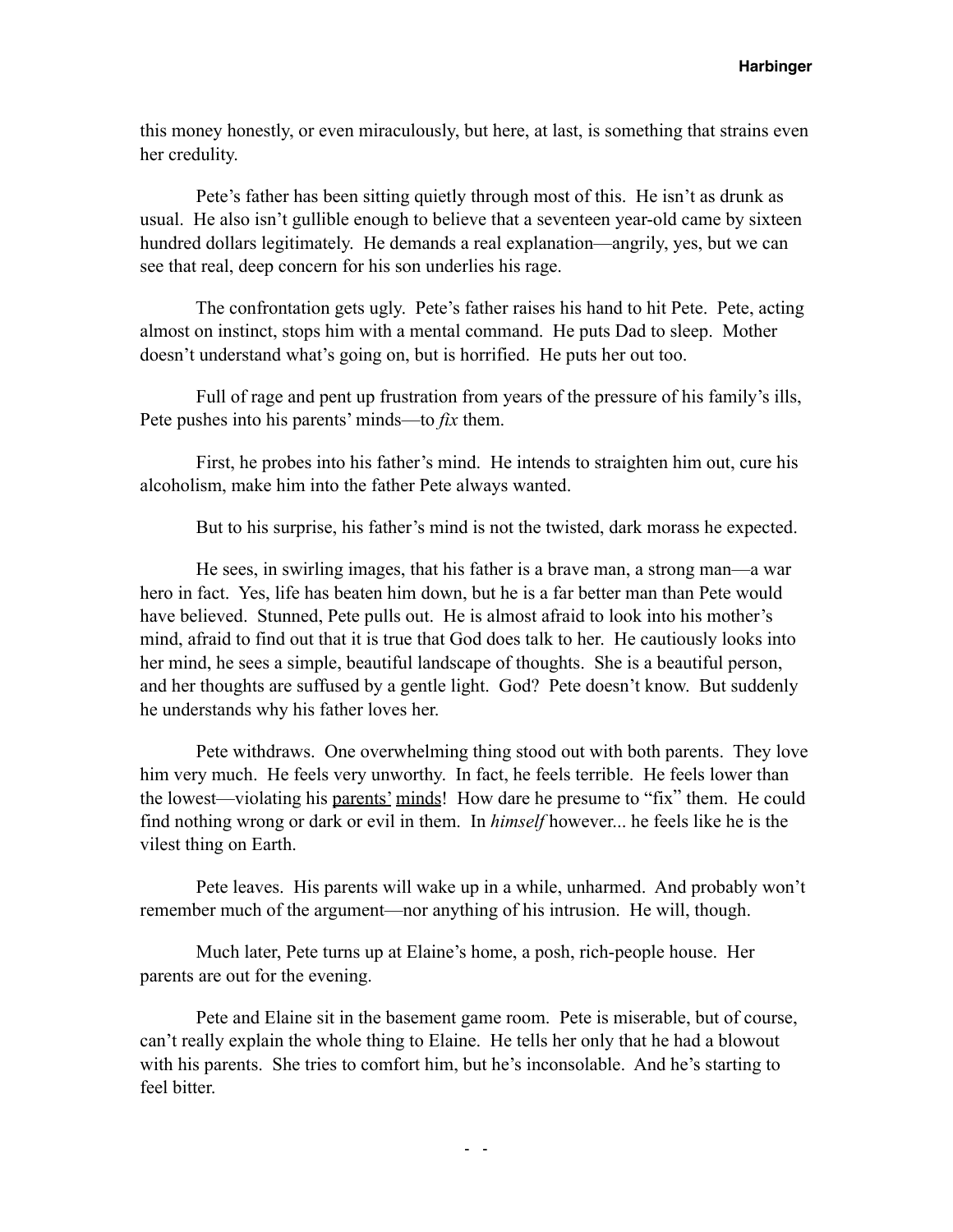Elaine is being puppy-dog affectionate, trying even harder to make him feel better the darker his mood becomes. Her attentions only make Pete more upset. He knows that this is only the by-product of his tampering with her mind, and nothing genuine. His bitterness crescendoes. If he's a monster, then, so be it. He'll *be* a monster. Nothing is too low or selfish for *him*. He starts to undress Elaine, kissing her and fondling her—an expression not of love or even desire, but rather a venting of his frustration with himself. He is wallowing in his "sin"—it is a hideous expression of self contempt. At first, Elaine docilely submits—but as boundaries are passed, her fundamental, deeply imprinted inhibitions surface. She begins to resist. Pete batters down her resistance with a powerful, nasty, commanding thought. Elaine becomes perfectly cooperative. She undresses, inviting Pete—and yet she is wooden and mannequin-like.

 Things Pete's mother and father taught him, and even things Mr. Gilbert said come back to Pete. Though right now he doesn't feel like a good person—in fact he feels like a rat, and is wallowing in it—he knows he has a choice. He doesn't have to dig himself in deeper—no matter how irredeemable he feels. He can't go through with this. He pulls away from Elaine—physically and mentally.

 Elaine feels as though she's awakening, or emerging from a fog. She is stunned to find herself mostly naked. She has a strange feeling of being *violated*—not physically —but somehow, mentally.

 For the first time, one of Pete's victims suspects something. Drowning in guilt, Pete confesses—partially, anyway. Elaine doesn't really understand. She gathers that he hypnotized her, or something like that. She is furious. Suddenly, free of his influence, she hates him beyond words. Pete leaves, feeling deservedly terrible.

 Very late that night, Pete turns up at Mr. Gilbert's house. Pete's been walking and agonizing for hours.

 Mr. Gilbert lets him in, makes coffee and listens. Pete tells him everything, and even demonstrates. Mr. Gilbert finds it hard to believe, even faced with evidence—but he is eventually convinced. Pete asks what he should do. Mr. Gilbert says he thinks Pete knows what to do already. His parents taught him well and he knows what is right.

 Pete calls home from Mr. Gilbert's. He tells his mother where he is, that he's all right, and that Mr. Gilbert is going to let him sleep there. He'll be home in the morning —and then he'll call the Harbinger people and sign up for their program.

 The next day Pete reports as instructed to the Harbinger Foundation offices in downtown Pittsburgh. The place is a large plush suite of offices in a modern office tower. There seem to be a number of people working there—secretaries, clerks and scholarlylooking researcher types. Everything seems well-worn, as if this place had been there forever. Some evidence betrays to us, but not to Pete, that the office has just opened. It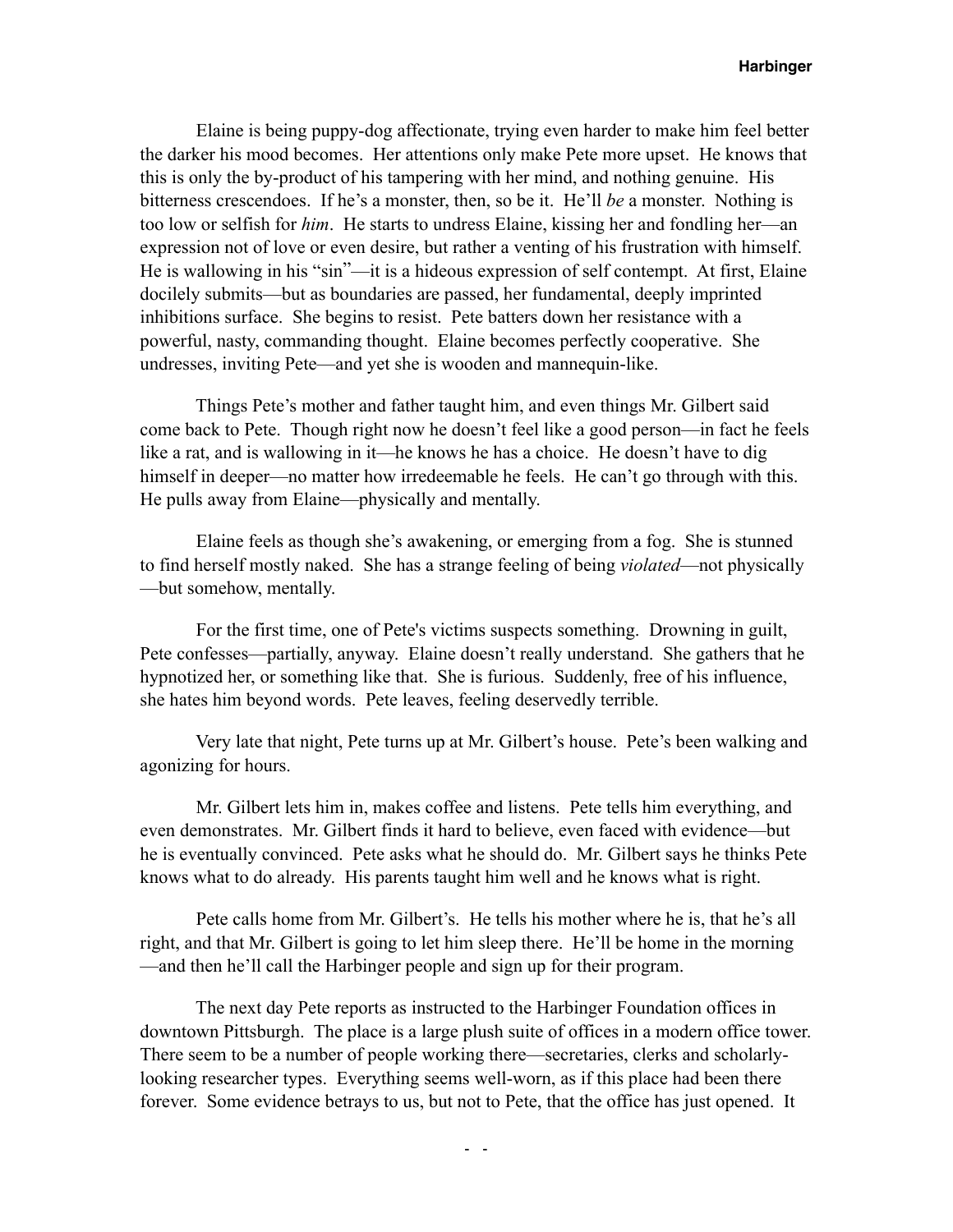has merely been made to appear long-established. Pete is given to believe that there are scores of "outstanding" people who come here to participate in the research.

 One of the Harbinger people, we notice, is the person who had been spying on Pete before.

 Pete's sessions—twice weekly—are simple, low-key affairs. He is given standard ESP tests sometimes, but mostly, a researcher just talks with him—often about baseball, or school, or anything but his outstanding talent. He wonders if they are just trying to put him at ease, like Mr. Gilbert does.

 One of the things Pete is asked is who else is aware of what he can do. He admits that he told Mr. Gilbert, but he is so ashamed of the whole mess with Elaine, he doesn't mention her. The researcher tells him he ought not talk to anyone else about his talents. These areas of research are best not publicized. He doesn't want to see himself on the front page of the National Enquirer, does he?

 Pete is a little shy about showing the full extent of what he can do—not that he is suspicious of these nice people. On the contrary, in a perfectly understandable human way, he is reluctant to admit just how different he is *because* he likes them and doesn't want them to be afraid of him. And he still feels very bad about how he's used his power so far.

 At school, Pete has really cleaned up his act. He's back to acting like a normal kid. No more exploiting his advantage.

 After school one day, Pete runs into Elaine. He thanks her for not telling anyone about why they broke up—and just how much of a creep he was to her. She tells him, her voice trembling with rage, that she would have told the whole story if she thought anyone would have believed her. Even she still can't quite believe that he did something to her mind. She tells him he's a disgusting sleaze and storms off. Pete is deeply hurt because the truth is he really cares about Elaine. He does nothing though. He know he's earned her hatred.

 Suddenly, Elaine stops in her tracks. She turns slowly to face Pete again, her expression softened. Haltingly, she apologizes to Pete. He's stunned. She says she wants to hate him, but she can't. She cares about him—even without being forced to. She looks suspicious for a moment, then asks if Pete is making her do this. Pete searches his own mind, a little suspicious of himself, wondering if he might be pushing her subconsciously. He isn't. He sputters out a no. But somehow she knows he's sincere. If he's projecting that, he says, he can't help it. It's true.

 Elaine starts to leave again. Pete asks if he can see her again. She says not yet but maybe sometime. And so their relationship tentatively begins anew.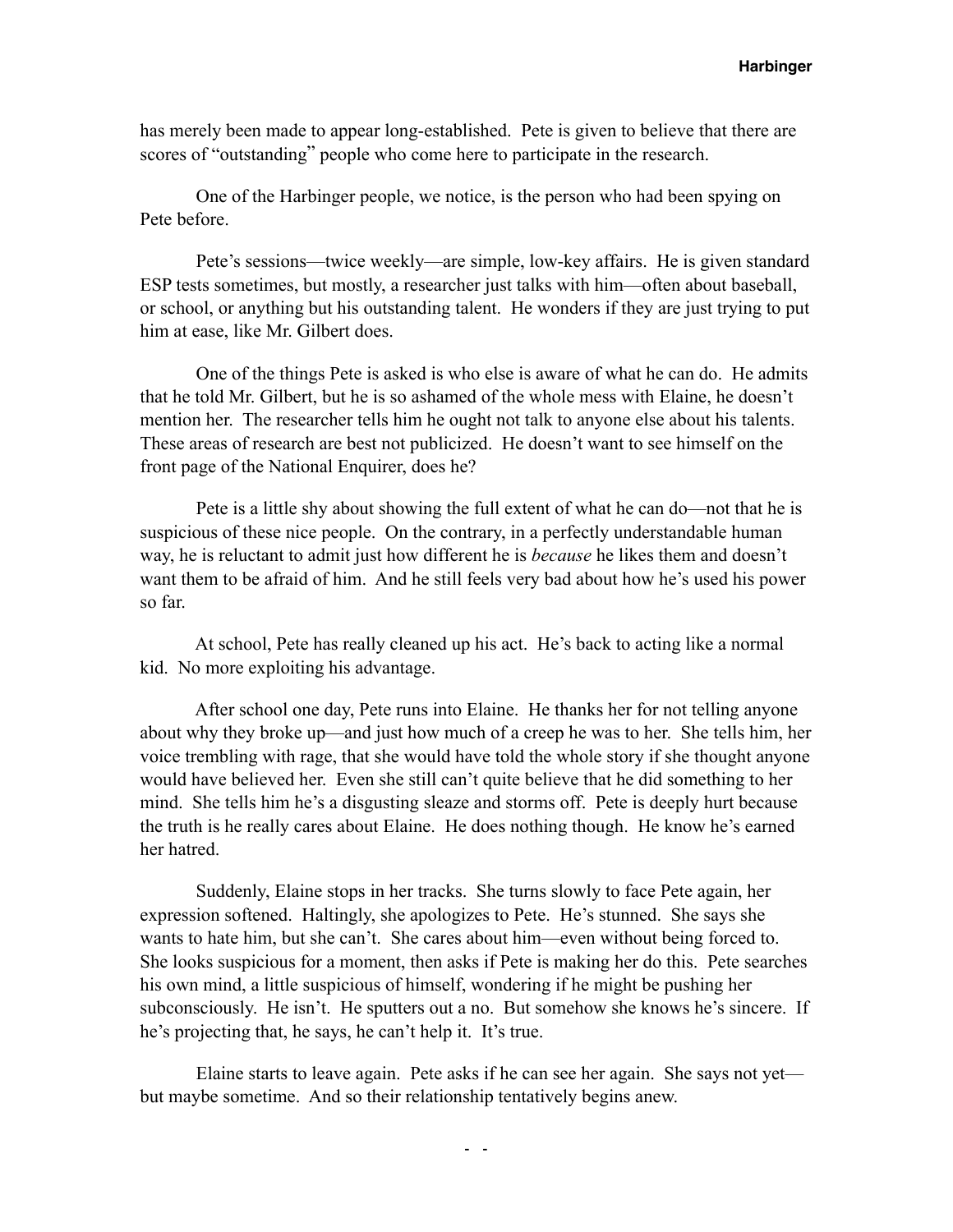Later, a large corporate jet arrives at the Greater Pittsburgh International Airport. A small, thin, serious-looking Japanese man in a business suit emerges. His name is Mr. Kuramoto. With him is his wife Noriko. They are met by several people who escort them to a limo.

 Soon, the limo pulls up to the building where the Harbinger Foundation offices are.

Minutes later, Mr. Kuramoto, his wife, and his entourage stride down the HF hall.

 Finally Kuramoto, Noriko and the former spy quietly enter a dark room behind a one-way glass. On the other side of the glass, clearly visible are Pete and an interviewer. Pete is showing the interviewer, in some small way, his telekinetic power—say, by floating a book in the air.

 Kuramoto looks on with interest. The spy shows him various charts and reports on Pete. Kuramoto is impressed—and perhaps also *worried*. Noriko says she suspects Pete is hiding the full extent of his power. They must determine how strong he is. Kuramoto nods, and they leave.

 The next day, Pete is at home, sitting at the kitchen table, about to have dinner with Mom and Dad. As she says grace, Mom thanks God for Pete's outstanding abilities and the generosity of those wonderful Harbinger people. We can see that the Stancheks' lot has improved somewhat just from the relative bounty of this meal.

 As they eat, Mom asks Pete just what he *does* at the Harbinger place. She still isn't sure exactly what his outstanding talent is. Pete's been very evasive about it something the Harbinger researchers have encouraged. He sputters out something about non-verbal I.Q. and some total double-talk about subconscious mental potential. His mother is appropriately mystified, but content with this answer.

 Suddenly, Pete's eyes get wide. He looks pained. He leaps up, knocking dishes off the table and knocking his chair over backward. He staggers against the wall. His mother screams as pots and dishes seem to spill over or fall down on their own. Pete's father reacts quickly and grabs Pete just before he stumbles face-first onto the stove where the kettle is boiling and there are hot pots.

 Outside, a familiar limo is parked down the block. Inside it, Kuramoto and Noriko sit in the isolated back compartment. Kuramoto is obviously invading Pete's mind with a power not unlike Pete's own. He is sweating. He says he is *trying* to seize control...

 Inside, Pete grimaces in pain. We go inside Pete. His vision is distorted, there is a pounding in his head. Crackling flashes of pain hammer through his skull, which cause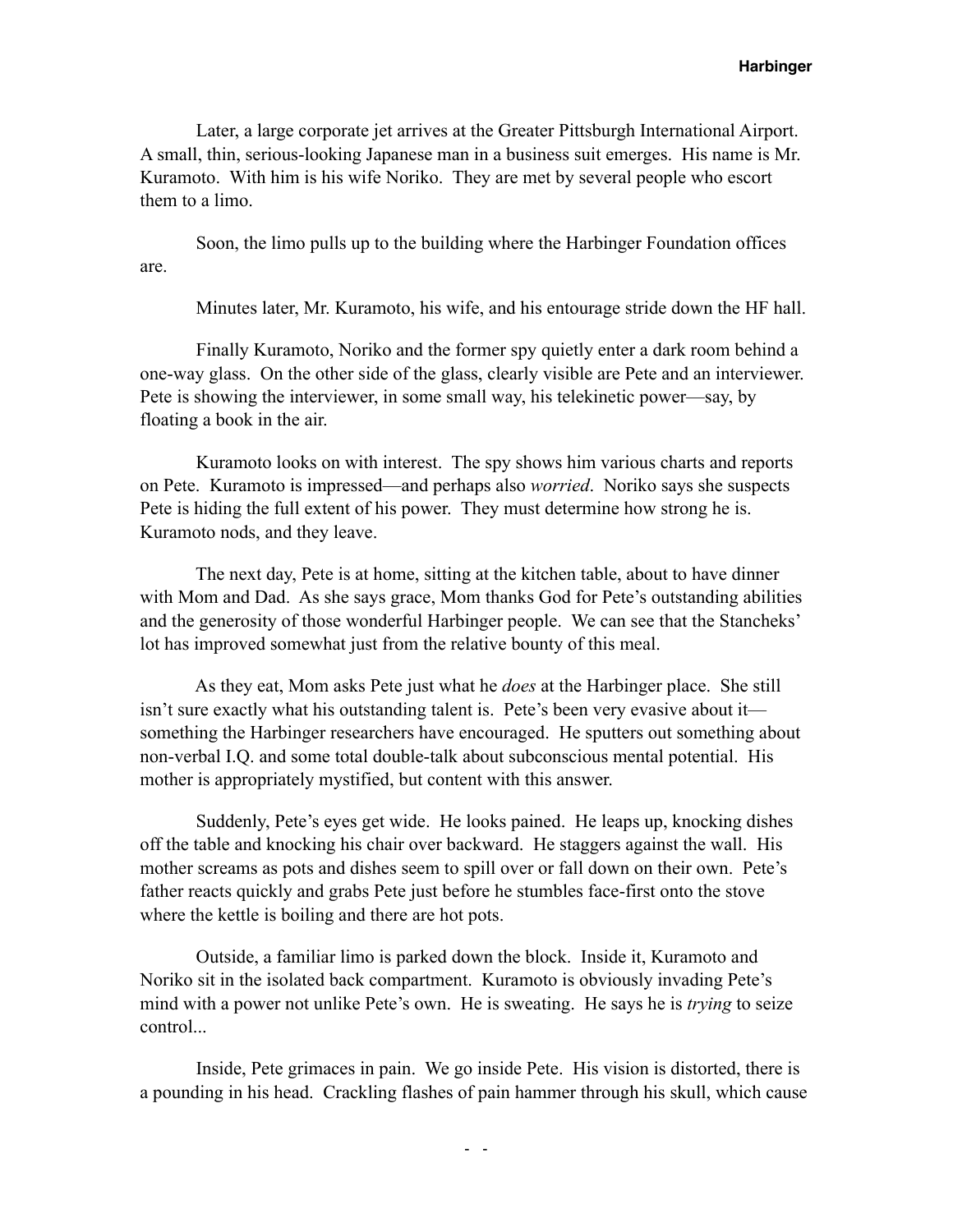the little "spasms" of telekenesis, which make the pots and things fly around. Nonetheless, he gathers himself... and suddenly throws off the attack.

 Outside, in the limo, it is Kuramoto's turn to feel pain as his probing into Pete's mind is suddenly, powerfully rebuffed. He spasms in agony, then slumps, nearly unconscious. Noriko asks what happened. Kuramoto says that this child is very powerful. He is quite possibly the key to their plans. If he can be controlled. If not, he is a great danger to them. A danger that must be eliminated. Noriko signals the driver to move along.

 Inside his house, Pete recovers. His mother wants to take him to the emergency room. He insists he is all right, however. He helps her clean up. His father wonders as they clean up the mess—how did dishes and pots fly all the way across the room?

 Later, Elaine picks up Pete in her car. She notices that something's troubling him. He tells her only that he thinks something is wrong with him. He was eating dinner, and suddenly he felt like someone were driving a railroad spike into his head. He wonders if he has a brain tumor. Elaine says *she* felt something like that when he did "that thing" to her—when he roughly zapped her brain in her gameroom that time. Pete wonders... could somebody *else* have been doing it to *him*? He looks very worried. After they park at a Dairy Queen, Elaine takes him in her arms, comforting him. We can see that they are in love.

 That night, Kuramoto relaxes in a bath in his absolutely palatial hotel suite. Noriko is sitting nearby, reading aloud various reports and briefings. A few are matters of business. Kuramoto is obviously an extremely wealthy man. Many of the subjects raised are international political matters, though. Noriko says, for instance, that the Russians are massing troops along the Chinese border. She is afraid they are planning a preemptive strike against the growing Chinese strength in the area. Kuramoto asks her where Gorbechov is. Paris, she says. Kuramoto says he will go there next and "change his mind." Their plans along these lines sound sensible, altruistic, even *noble*.

 Finally Noriko comes to Pete's file. She thinks they must become personally involved. Kuramoto agrees. It is the only way to harness him. Suddenly, Noriko notices in the file that Pete has confided in a Mr. Gilbert. Kuramoto looks concerned. Noriko adds that Pete is known to often go to Mr. Gilbert for advice and guidance. Kuramoto is clearly upset by this. He tells her to summon the *Eggbreakers*. Noriko says she already has. They arrive tonight.

 The next day, at school, Pete is summoned to the office. His parents are there. His mother tells him that Mr. Gilbert has had a terrible car accident. He's been rushed to the hospital, but... he isn't expected to live.

Pete demands to go to him. They leave.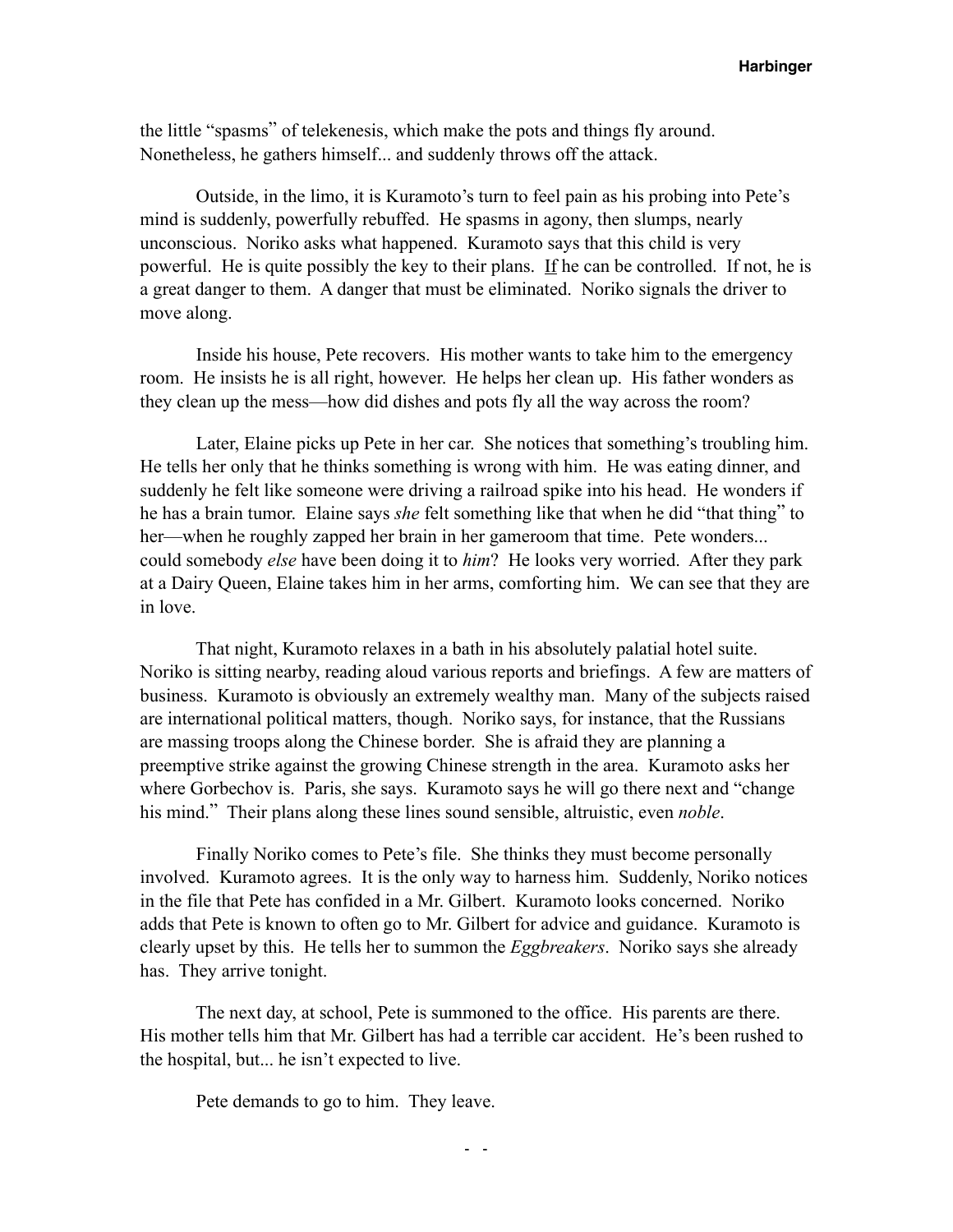Soon at the hospital, Pete is ushered into Mr. Gilbert room. He is in a coma, on the edge of death. Pete asks to be left alone with him, and is.

 As Pete cries at Mr. Gilbert's bedside, he suddenly notices Mr. Gilbert's lips move —as if he were trying to talk. Pete can't hear or understand the words. In desperation, he probes into Mr. Gilbert's thoughts, and we with him. What we see and hear is the haunting, jumbled, chaotic maelstrom of a dying mind. Images tumble past and slip away—it is gruesome, horrifying. Pete feels like he is dying with Mr. Gilbert. There is no way to find Mr. Gilbert's words in this confusion—but a few strong images stand out. Pete sees a twisted, shadowy replay of the "accident," and a glimpse of four strange, powerful figures—Mr. Gilbert's murderers. He sees hints of how, using weird abilities, they caused the "accident." The images fade to blackness.

 Pete is suddenly aware of chaos around him. Elaine is shaking him and shouting at him, asking him what's wrong with him. Pete sees that a team of doctors and nurses are frantically working on Mr. Gilbert, trying to save him. Pete says it's too late. "He's gone. He almost took me with him." We don't know for sure, but he says that almost wistfully.

 Outside, Elaine says it's too bad about the accident. She came as soon as she could. Pete says it was no accident. He was murdered. By whom, Elaine asks. By people like me, Pete replies.

 The next day, at the HF in the plush corner office, the researcher and the spy receive orders over the phone from Kuramoto. Kuramoto will be monitoring the session today. If Pete does not respond as desired, at Kuramoto's signal, they are to kill him. The spy unpacks a high power rifle from a briefcase and starts assembling it. He'll be ready.

 Later, Pete arrives at HF looking like he's got a lot on his mind. He's still very upset about Mr. Gilbert's death. In the interview room, which we notice is heavily soundproofed by the way, the interviewer begins by telling Pete that the time has come for more advanced training. As he talks, we see a hidden camera observing the scene. In their hotel room, Kuramoto and Noriko watch on a portable TV hookup built into a briefcase. There is a *red button* in evidence.

 Back at HF, in the dark room behind the one-way glass, the spy has set up his rifle on a stand aimed at Pete's head. He'll fire through the glass, if a red light signal in the room is activated by Kuramoto's pushing the red button.

 The researcher tells Pete that the Harbinger Foundation is more than a research group. They train the best of their outstanding subjects to be a force for good in the world. They'd like Pete to go to Japan and work with their top people to become a partner in their efforts for peace and prosperity.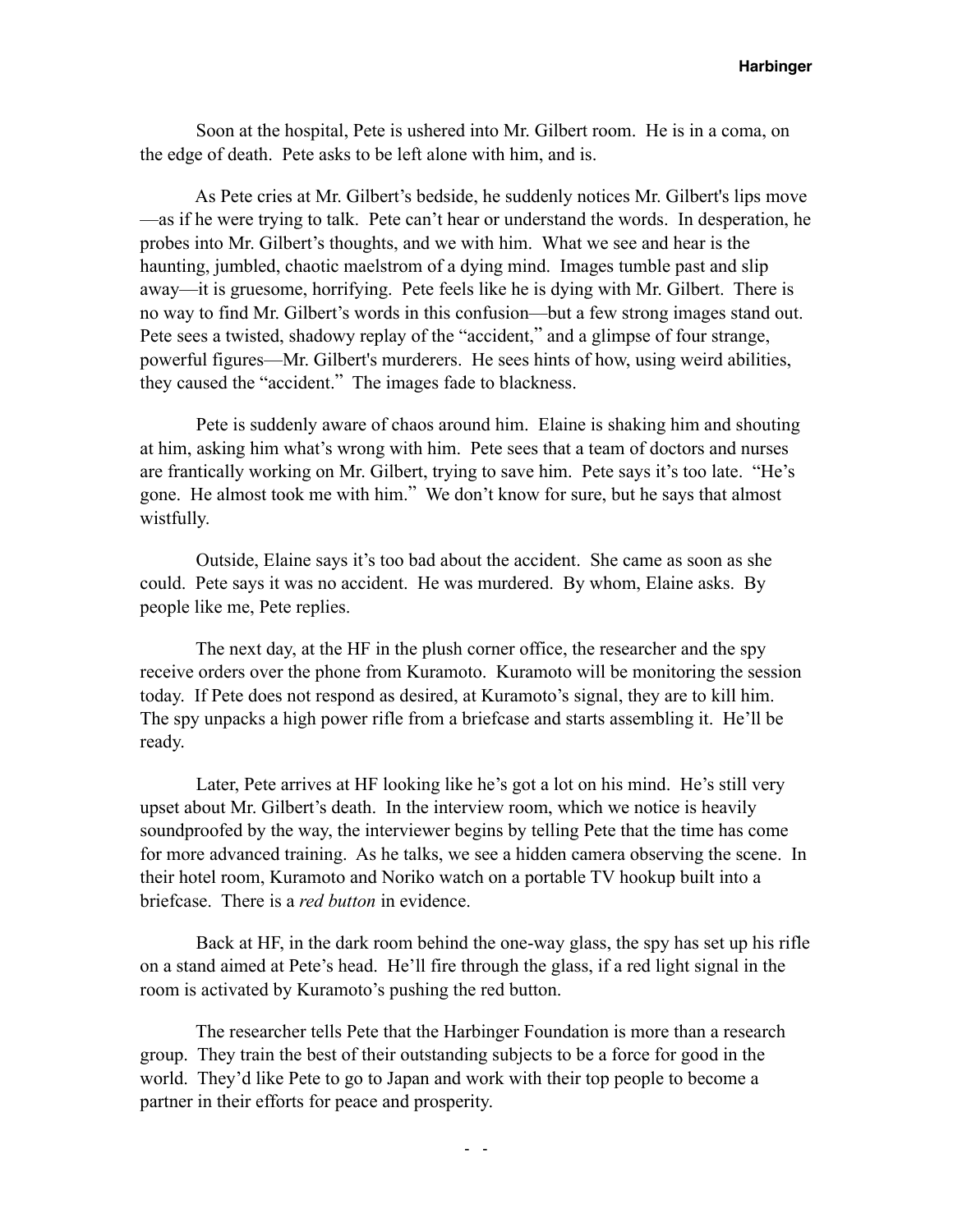Pete is awed by this proposition. He is thrilled by the idea of using this power to help people. He's used it so badly so far...

 The researcher tells him it means a real commitment. A lifetime commitment. This isn't something he can back out of later.

 Pete desperately wants to do it. The thought of leaving his family and Elaine, though, troubles him.

The researcher presses him. He says he thinks Pete knows what is right.

 Pete wishes Mr. Gilbert were still alive too advise him. (Note: It will become clear that this is one of the main reasons that Mr. Gilbert was killed; to keep Pete from having anyone else to consult.)

 The researcher says that Mr. Gilbert would probably have wanted Pete to use his gifts for the good of the world, wouldn't he?

Pete says yes. Yes, he will do it.

The researcher says Pete will leave immediately. Pete agrees.

 In their room, Kuramoto and Noriko smile. The spy relaxes and leans back, no longer poised at his weapon.

 First, though, Pete says he has one little question. He wants to know how many other "outstanding" people come here, who they are and what they look like. The interviewer stammers that there are many research subjects. Well, Pete wants to meet them. The researcher says that's not permitted. Pete says he *has* to. He thinks some "outstanding" people murdered Mr. Gilbert. He intends to find them if they are here. The way the researcher is flustered by Pete's questions makes Pete suspicious. He looks into the guy's mind and catches a few glimmers—images of the Eggbreakers—that make him even more suspicious. Suddenly, the researcher's mind is *sealed* to Pete. Something (Kuramoto) is blocking his probing. Puzzled and beginning to get angry, Pete gets up and says that he intends to look around. The researcher tries to stop him, but Pete shoves him away using the power. In the observation room, the red light goes on, but Pete is out the door before the spy can draw a bead.

 Pete stalks through the place, blowing open doors using his power, finding no one except secretaries and miscellaneous employees. Reaching into their minds, he finds that none of them know anything about the Harbinger Foundation or research with outstanding people. All of the people here are working for a Japanese investment company. Finally he grills a secretary about what is going *on* here. He learns from her that there are only two people here who do *not* work for the investment company. She's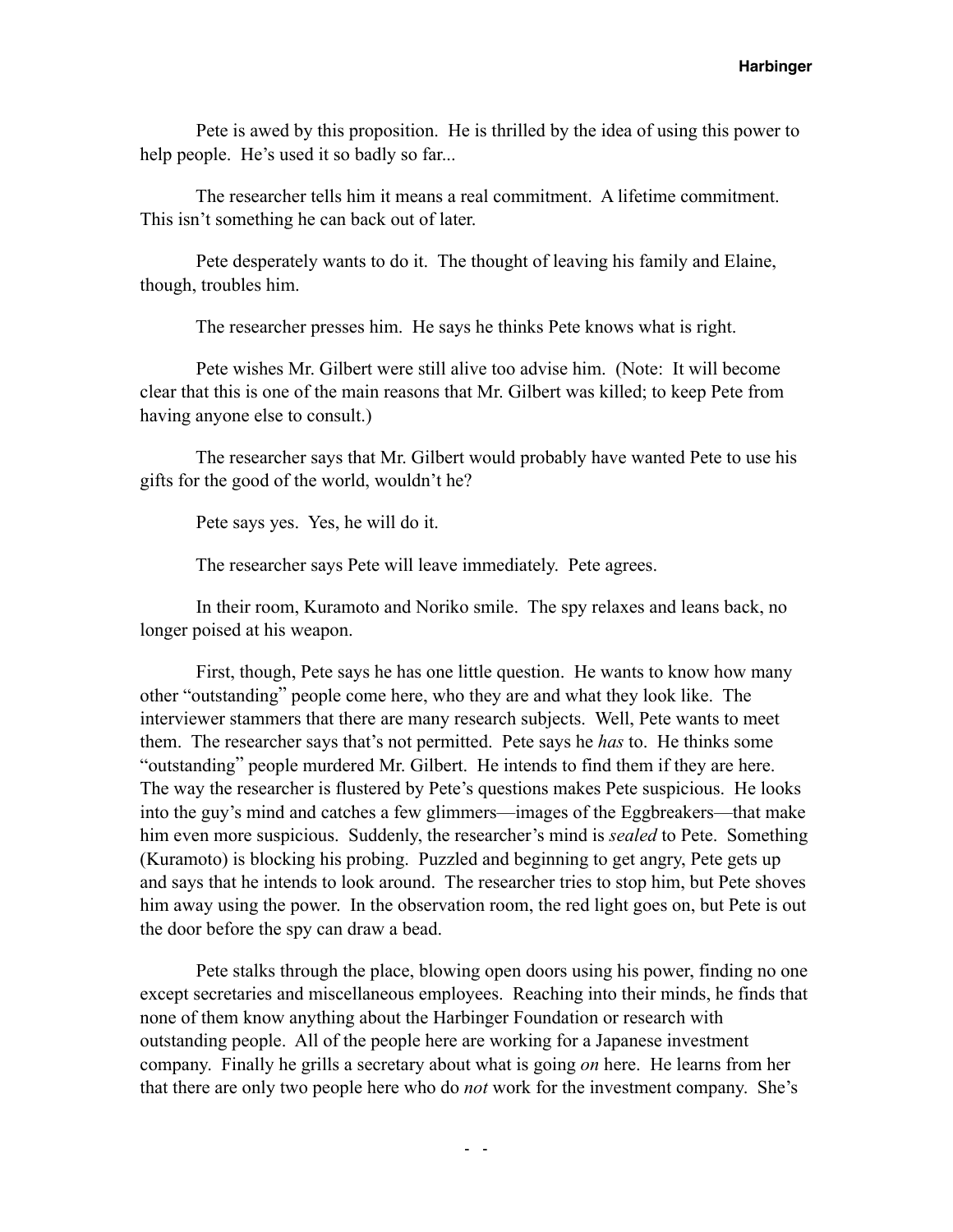not sure what they do. They are in fact, the researcher by whom Pete has been interviewed, and the man who once spied on him. (By now it will be clear to the audience, if not entirely clear to Pete, that bona fide "outstanding" people are extremely rare. Once the HF discovers one, they go through very elaborate steps to "process" them, including setting up an ad hoc office for each one.)

 Pete crashes into the inner offices. The spy blocks his way to the corner office. He does not have the rifle. Pete hurls him aside and crashes in. The researcher is inside on the phone frantically discussing the situation with Kuramoto. He panics when Pete breaks in. He drops the receiver and moves around the desk, putting it between himself and Pete. Pete grabs the receiver. He demands to know who is there.

 A woman's voice, Noriko's answers him. She speaks calmly, rationally. She tells Pete that things are not what they seem. She says he should calm down. The work of the Harbinger Foundation is very important. It is good work, for the betterment of the world. He *could* be an important part of their effort—but he must cooperate. If he doesn't ...well, nothing can be allowed to interfere...

Go to hell, Pete says. He hangs up.

Suddenly, the researcher's eyes move from Pete to the door.

 Pete whirls just in time to see the spy fire a .357 Magnum, pulled from a shoulder holster, at him. Thanks to Pete's sudden move the bullet just creases his side.

 The spy fires again, and again. But this time Pete is ready and using his power is safely deflecting the slugs.

 Pete levitates two heavy tables and claps them together on the spy, silencing his gun, and him for quite a while. He mentally rips out wires, cables and even a long stemmed floor lamp and wraps all of the above around the researcher, firmly imprisoning him. Then he races out.

Shortly, Pete breathlessly arrives at home. By now it is late evening.

 Pete tells Mom and Dad he is leaving—going away forever, as he packs a few clothes. He can't tell them why. In fact, the less they know, the better. they are upset, to say the least.

Suddenly, Pete senses something. There is someone... *several* someones outside.

 There is a knock at the back door. Pete says ignore it, but Mom goes to answer it anyway. Pete shrieks, "No, don't," and then levitates his mother aside as the door explodes inward. The flying debris would have killed her.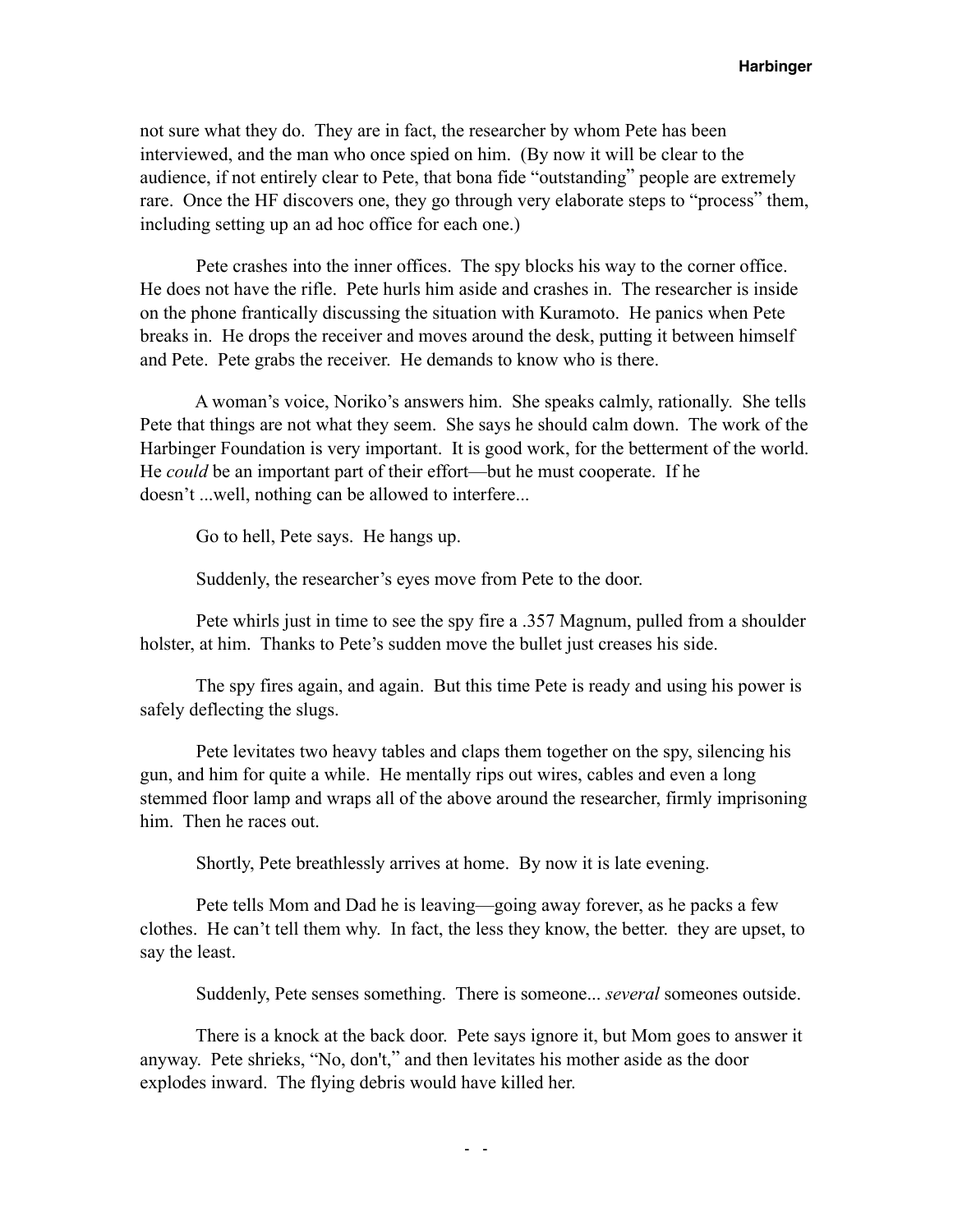A hulking, muscular figure fills the doorway. Pete hurls the refrigerator at it, slamming the figure out onto the lawn.

Pete's parents are amazed and afraid.

 A second attacker, a quick-moving, weasely young girl slithers in through an open window. Pete hurls a barrage of stuff at her, but she easily evades it all, and lunges toward him. Finally, in desperation, Pete enters her mind and gives her a jolt of pain. She retreats in agony.

 Pete tells his Mom and Dad good-bye. They don't understand what's happening. He won't explain, but he tells them that now that they know about what he can do, they're not safe. They should move away...run...leave no trace. That's what he's going to do, if he makes it.

 Pete blows out the living room window and leaps out into the yard—the windowshrapnel covering his escape. He runs down the street, mentally shattering every window of every house. People come pouring out to see what happened.

 Unwilling to be seen by so many, the shadowy figures besieging the Stanchek household slink away in the dark, to take up the chase of their primary target, Pete. They can always come back for the parents later.

 Pete makes his way to the slag dump. He climbs to the highest peak. His grazed side is now really hurting. Nonetheless, here he'll make his stand. In the distance he sees a stretch limo pull on the road that leads to the dump. He sees four figures emerge. Strange, he thought there were five at the house. They approach.

 Back at Pete's house, neighbors are gathering around, having figured out that the Stanchek's house was the epicenter of the chaos. Pete's Mom, not sure of what she saw, much less what to say, will only tell them that some terrorist-type people were after her son, that he ran away. Where's her husband, someone asks. She doesn't know...

 Cut to Dad, carrying his shotgun, headed for the dump. He knows where Pete would run, if chased. He's not sure what's going on, but he knows somebody's after his kid. That's enough.

 At the dump, Kuramoto leads three of the four "Eggbreakers" up the slag mountain. Halfway up, with Pete in sight, he motions for the others to stop.

 Kuramoto advances another few steps and then mentally communicates with Pete —sort of the way, visually, that Obi-wan Kenobi communicates with Luke Skywalker.

 Kuramoto explains to Pete that he is a force for good in the world. He saves lives. He prevents wars. He uses his power subtly to avert crises and help people.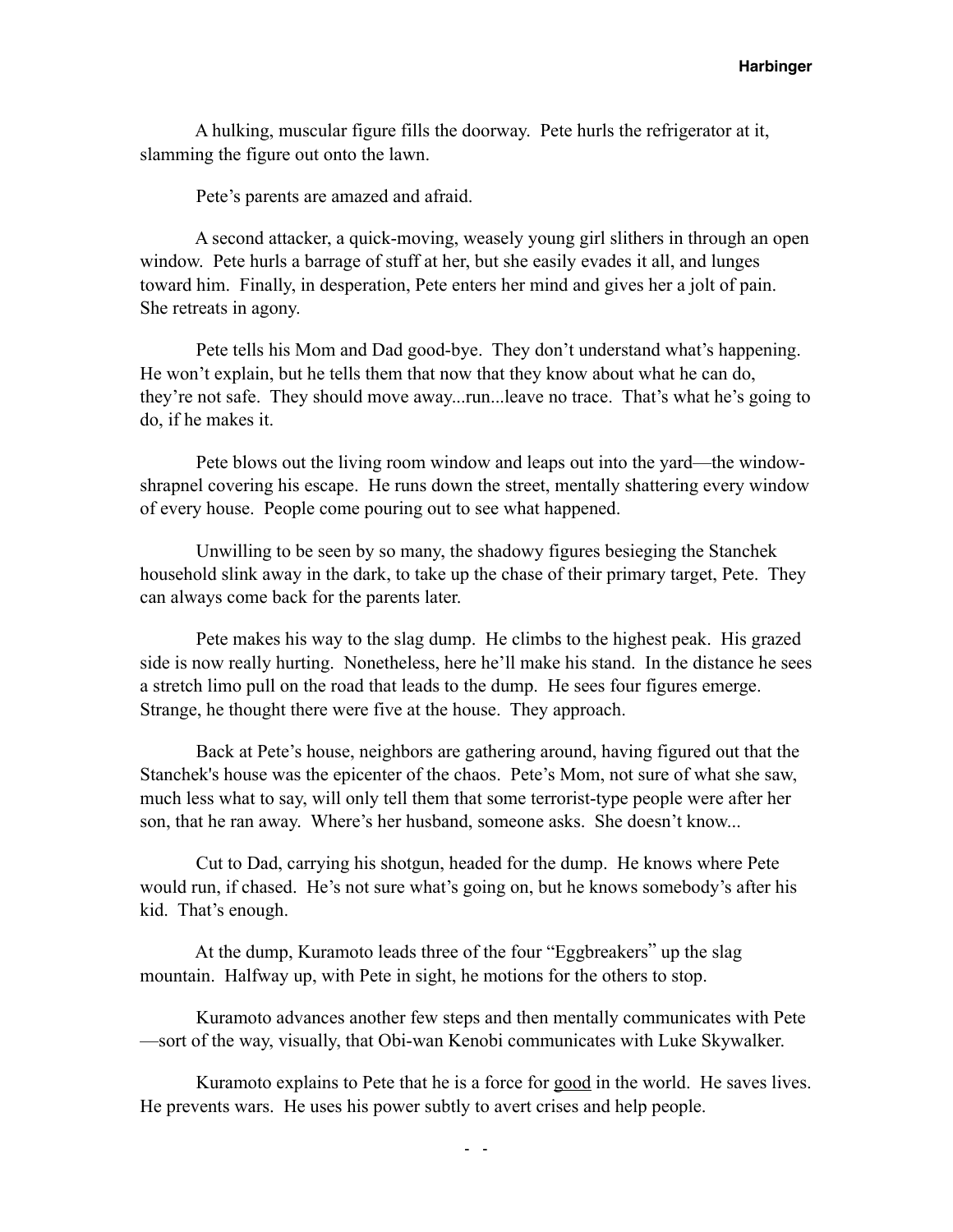Pete says he didn't help Mr. Gilbert much. And he's trying to kill Pete.

 Kuramoto says that secrecy must be absolute. If the world leaders even suspected that people like Kuramoto—and Pete—existed, they would mobilize against them, hunt them down and exterminate them. They are too dangerous to be allowed to live. Pete observes that unless he is *with* Kuramoto, then *he* is too dangerous to live. Kuramoto says precisely. He asks Pete to come with him to Japan to be trained. To learn to help him. He talks about the thousands of starving people he saved in Ethiopia by forcing food to be delivered, about the wars he's prevented, the treaties he's arranged. He sells hard, using powerful mental imagery. He cleverly evokes every tragic memory of Pete's own childhood. It actually sounds convincing, attractive.

 Pete wavers...but he remembers his trying to "fix" his parents. He knows that tampering, even for someone's "own good" is bad. Who are we to make decisions for the world, Pete asks.

We are harbingers of a new age, Kuramoto says. Now...I need your help.

Pete says he's got helpers, looking at the three beside Kuramoto.

Kuramoto says these are just "Physicals"...useful, but not like Pete.

Useful for killing Mr. Gilbert, says Pete.

 Kuramoto tells Pete there is a Western saying, "If you want to make an omelette..."

Pete tells him to go to hell.

Kuramoto sadly shakes his head. He orders the attack.

 The huge strong one, an Australian-looking guy the others call Lump, charges up the slag pile hurling boulders, which Pete deflects back, holding him at bay.

 A black girl wearing a wetsuit (for insulation) clambers up the hill also. Her bare hands spark electrically whenever they touch the ground. The others call her Eel. When she gets close to Pete she generates a huge spark—a bolt of lightning, really—from her hand toward Pete. It goes to ground in the slag before it reaches him though, attracted by traces of iron. Pete sends a burst of pain into her mind sending her tumbling back.

 An Indian girl the others call Flare blinds Pete with a flashbulb type burst of light. But, Pete can rely on his mental "sight" now. With him we see a landscape of thoughts. He homes in on Flare and blows her off the mountain.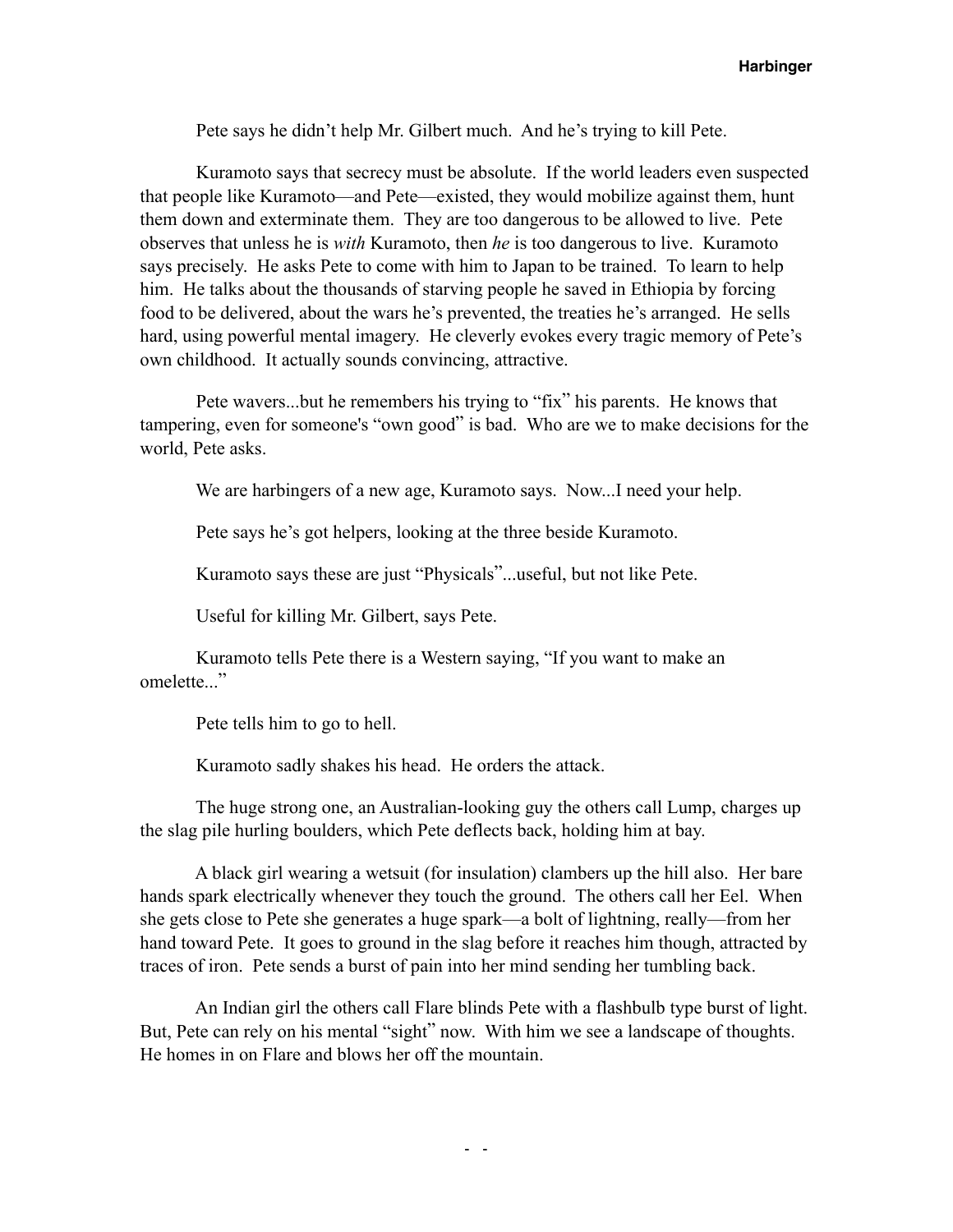All through this he is in a mental struggle with Kuramoto, dramatized using many sound and visual effects established earlier, e.g. lines of force, thunderous din, etc.

 Suddenly, Kuramoto mentally flies Eel *over* Pete. She releases a bolt of lightning *down* at him. Pete blocks part of it with a hastily levitated boulder, but is hit by powerful tendril of electricity. He falls.

Lump scrambles up and raises a boulder to smash Pete.

 Suddenly, a shot rings out. Lump clutches his side, drops the boulder harmlessly, and falls. Pete's Dad stands nearby holding a smoking shotgun.

 Pete struggling to his feet, tries to warn his dad to take cover, but too late. Eel swoops in and with her vicious touch electrocutes him. He falls.

 Pete is enraged beyond words. He attacks Kuramoto, Flare and Eel with a vengeance. After a brief, furious battle they are virtually defeated.

 Then the gravelly voice of the quick, wiry one the others call Weasel tells Pete to stop. She has Elaine in a strangle hold. Apparently, she was sent to kidnap Elaine and bring her here, in case an ace-in-the-hole was needed. Indeed it is.

 Pete stops. Kuramoto, Flare and Eel pull themselves together. Kuramoto demands that Pete surrender himself.

 Pete knows it will do no good. They'll kill Elaine too, even if he lets them kill him.

 As tension builds, he plants a thought in Elaine's mind. She nods. Pete pretends to surrender.

 Then at Pete's mental signal, Elaine elbows Weasel in the ribs just as she did Nuke earlier, and, astonishingly, breaks free. Pete, too, pulls away and lashes out at Kuramoto and company.

 Eel dives for Elaine. But Elaine grabs the shotgun lying near Pete's father and comes up firing. She blasts Eel twice, point blank, killing her.

 Pete drives back Kuramoto, Weasel and Flare. Sensing defeat, Kuramoto levitates them all away including the wounded Lump and the body of Eel. They soar over one of the massive buttes of slag.

 Pete bears down...concentrates...and blows up the mountain of slag under them. It is like a volcanic eruption. They are swept up in the monstrous hail of boulders, brought crashing down with it, and buried.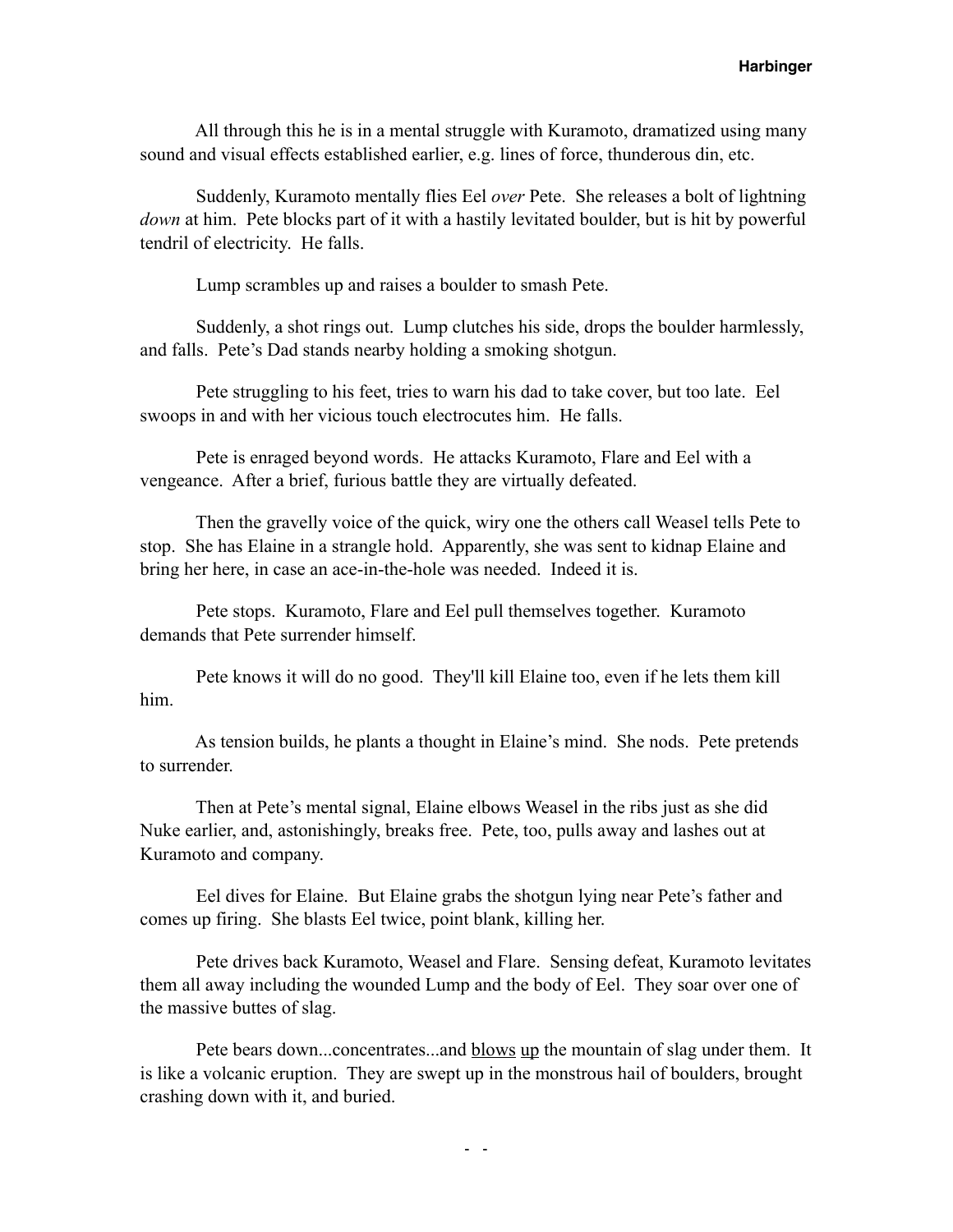Standing beside the limo, Noriko sees this. She gets in and orders the driver to flee.

Pete and Elaine see to his father. Amazingly, he's still alive!

Attracted by the explosion, police are coming.

 Using a trick he just learned from Kuramoto, Pete levitates himself, Elaine, and his father away.

 After using the power to "convince" reporters, neighbors and police to leave his family's house, Pete sneaks in, bringing Elaine and Dad with him. Mom is overjoyed to see them alive. A miracle, she calls it. Pete, for once, agrees.

Dad will be all right, though he has burns and bruises.

 Pete says he still has to leave. He knows there are still HF people out there. He intends to find them before they find him. He says good-bye.

 Elaine says she wants to go with him. Pete realizes that she is safer with him. And that he loves her totally. At this point, they can't help but "feel" their love for each other, even without trying.

 Pete also worries about his parents—but they say they aren't going anywhere. First, as long as they don't know where Pete is, they're of no use to the HF. Second, Mom has faith that God will protect them, and Dad is, after all, a tough old bird.

 After loving good-byes—it is the first time Dad and Pete have ever hugged—Pete and Elaine leave. They take her car.

 Some months later, Pete and Elaine are living in a small, cheap apartment somewhere down south. They are a struggling young couple, poor, both working relatively menial jobs, but wonderfully happy. In the evenings, Pete and Elaine pore over books bout ESP, etc., hoping to learn more about his power. Also, using his powers they try to track down leads on the Harbinger Foundation. Pete is now the hunter, instead of the hunted.

 In Japan, Noriko is at home, still taking care of business, living well. We see her running the operations her husband used to run, though HF is a closed file.

Temporarily.

 As she finishes her work for the day, her thirteen-year old son enters, bringing her tea—by levitation.